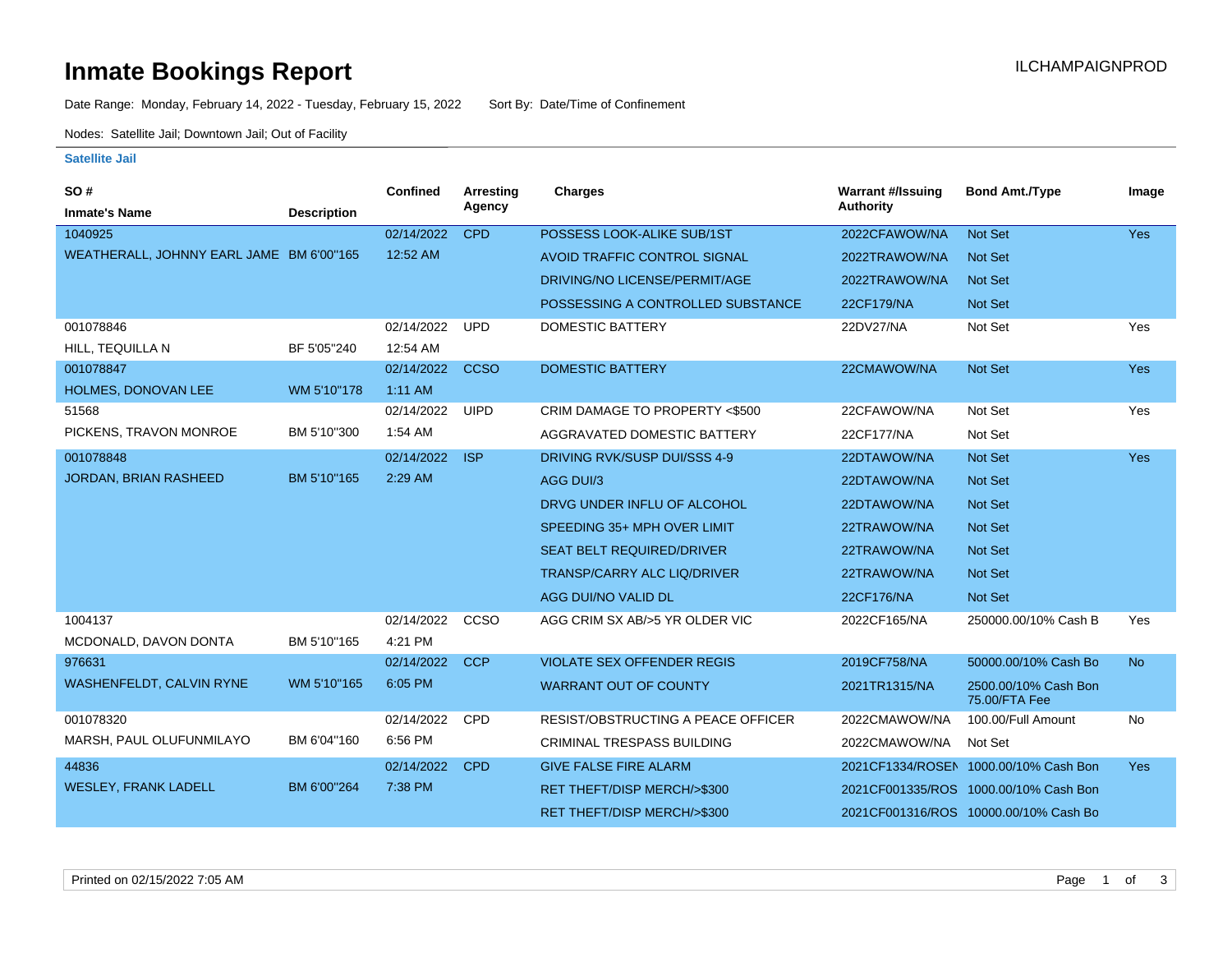# **Inmate Bookings Report Installation Control Control Control Control Control Control Control Control Control Control Control Control Control Control Control Control Control Control Control Control Control Control Control**

Date Range: Monday, February 14, 2022 - Tuesday, February 15, 2022 Sort By: Date/Time of Confinement

Nodes: Satellite Jail; Downtown Jail; Out of Facility

### **Satellite Jail**

| <b>SO#</b>            |                    | <b>Confined</b> | Arresting   | Charges                                 | Warrant #/Issuing | <b>Bond Amt./Type</b>                 | Image      |
|-----------------------|--------------------|-----------------|-------------|-----------------------------------------|-------------------|---------------------------------------|------------|
| <b>Inmate's Name</b>  | <b>Description</b> |                 | Agency      |                                         | Authority         |                                       |            |
| 001078852             |                    | 02/14/2022      | <b>CCSO</b> | <b>FALSE REPORT OF OFFENSE</b>          | 2022CF60/NA       | 100000.00/10% Cash B                  | <b>Yes</b> |
| OSWALD, KAITLIN LEIGH | WF 5'03"190        | $9:12$ PM       |             | <b>PRED CRIM SEX ASLT/VICTIM &lt;13</b> | 2022CF61/NA       | 300000.00/10% Cash B                  |            |
|                       |                    |                 |             | <b>PRED CRIM SEX ASLT/VICTIM &lt;13</b> | 2022CF62/NA       | 300000.00/10% Cash B                  |            |
|                       |                    |                 |             | DISORDERLY CONDUCT                      |                   | 2019CF163/OGLE C 10000.00/10% Cash Bo |            |
| 001078753             |                    | 02/14/2022      | <b>CPD</b>  | DOMESTIC BATTERY                        | 2022CMAWOW/NA     | No Bond                               | Yes        |
| ELLIS, GABRIEL NAJADA | BF 5'08"230        | $9:22$ PM       |             |                                         |                   |                                       |            |

**Total Satellite . 11**